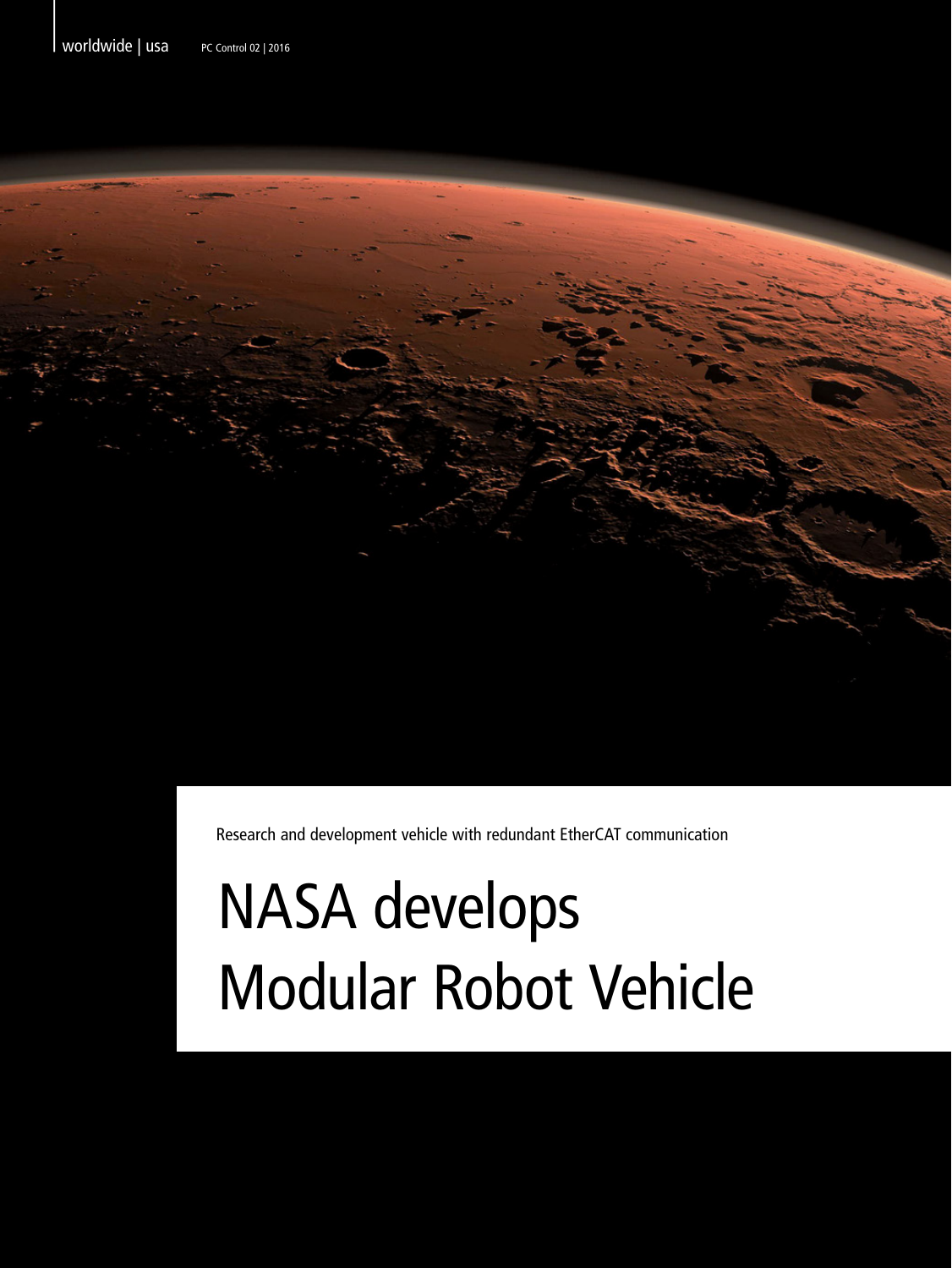

**The Modular Robot Vehicle developed by NASA looks like a "roadster" at first glance, but can be more accurately defined as a robot. Having individual control of each steering and drive unit enables the MRV to travel in some very unorthodox modes.** 

"You should definitely buckle your seatbelt" was the advice from Mason Markee, one of the Mechanical Engineers from the NASA R&D team and driver for our test ride in the MRV (Modular Robotic Vehicle) developed by the space agency. The MRV is advancing NASA research on future vehicles that will be used on Earth and in space. We visited the Johnson Space Center in Houston to see the MRV and took turns riding in the passenger seat. The 2-seat, 4-wheeled vehicle looks like a "roadster" at first glance, but can be more accurately defined as a robot.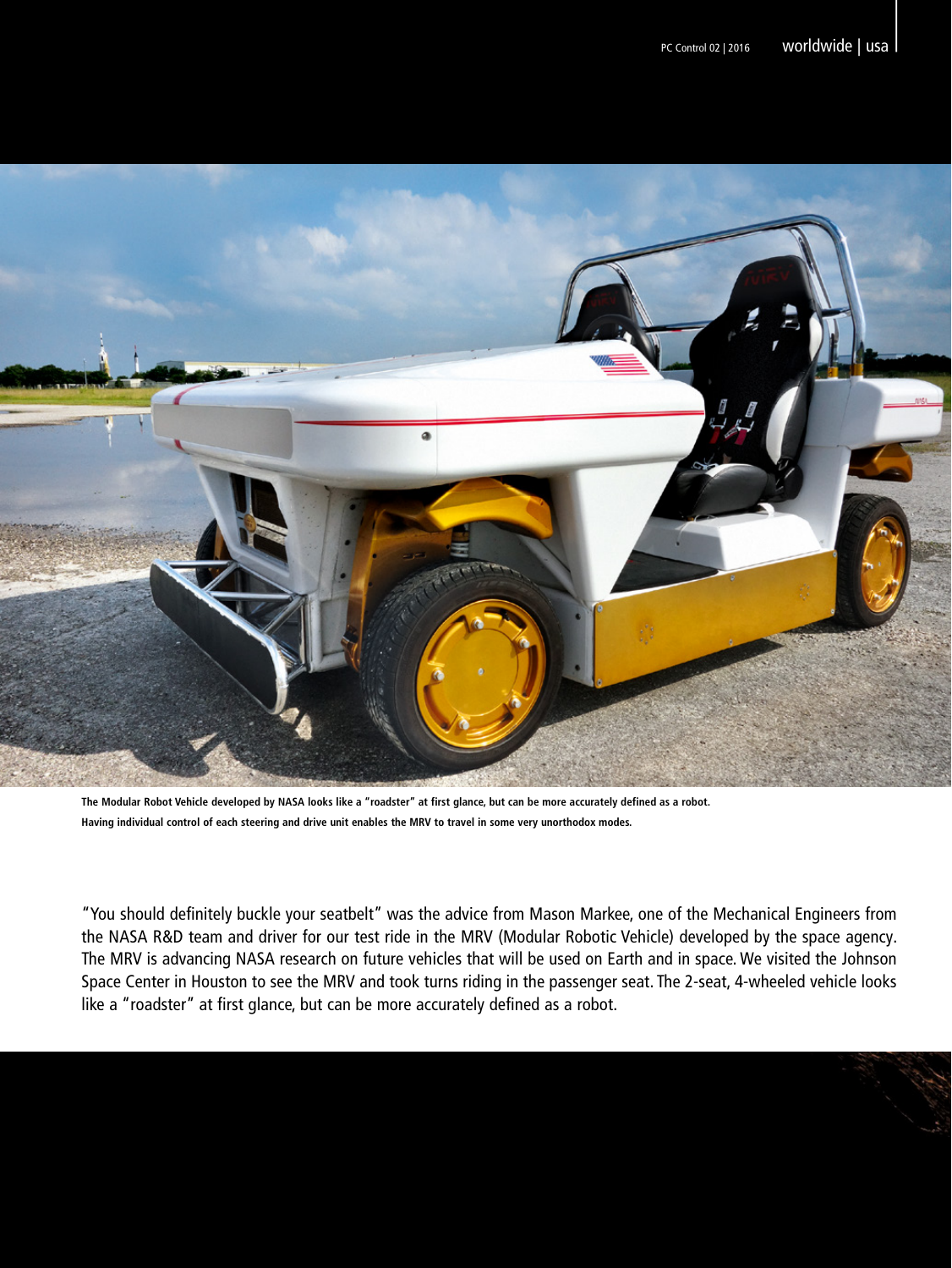Each wheel and steering assembly of the MRV is referred to as an "e-corner" (to use NASA robot lingo) and each device in the e-corner is called a "joint". The controls for each wheel's propulsion, braking, and steering are controlled through a triple-redundant EtherCAT network. Having individual control of each steering and drive unit enables the MRV to travel in some very unorthodox modes, much like some of the NASA R&D team's other robotic vehicles.

"MRV is a research and development platform for our mobility robotics program. Future applications include a potential lunar or Martian exploration vehicle. In particular, the focus of this R&D is on safety, reliability, maneuverability, and human interfacing. The previous iteration of this vehicle, which ultimately led to the development of the MRV, was referred to as the Surface Exploration Vehicle (SEV)," explains Ryan Reed, NASA Engineer and host of our visit to Johnson Space Center. "Our goal was to design a vehicle that would have reliable, fail-safe operator control. The MRV is intended to seat up to two passengers in high speed travel, making safety a primary concern."

From afar, the MRV looks very much like a small open cart or roadster – albeit a high tech one with digital dash display, gold anodized parts, and even a place for your smartphone. It can drive in traditional modes, such as "two-wheel steering" and "four-wheel steering", both currently used by commercial vehicles. However, once Mason Markee of NASA pulled out of the driveway and onto the road in front of the building where the vehicles are stored, he shifted into "omnidirectional mode", (see figure 1) bringing sensations that can only be described as if you are sliding on ice. The direction the front of the vehicle is pointing has no correlation to where the vehicle is going. Control is deceptively simple, needing only the steering wheel and a joystick on the center console. The MRV is also capable of a "zero radius turn", similar to a high-end riding lawnmower. Mason was able to switch from one mode to another effortlessly and elegantly while going at around 15 mph, dodging into and out of parking areas, avoiding medians, and generally doing his best to impress his passenger. The drivers in traffic on the road near Johnson Space Center seemed accustomed to the strange sight of a car sliding in unusual patterns on the roadway.

"We had some experience with CAN, MIL-STD-1553, Ethernet, and LVDS controlling other robots. However, we wanted a network that would allow us to continue operating the robot with at least one failure, and the ability to transport enough data to maintain control of the vehicle at high speeds," said Reed. "After one of our teammates listened to an EtherCAT presentation at an ETG seminar we decided to try it based on the technical specifications. We set up a test bed and were quickly able to meet our requirements. The outcome was the MRV."

When asked which properties of EtherCAT were of most interest to the R&D group, Reed replied that "the high bandwidth provided proved a major benefit, and the cable redundancy feature was one the most intriguing characteristics for us. In testing this feature, we maintained control of the joints from our master computer after disconnecting a single connection. Using all commercial off-the-shelf (COTS) components on the master computer made setup easy." Reed continued, "Finally, radiation immunity of the ASIC was yet another interesting characteristic. While the MRV is strictly a terrestrial vehicle, we had the opportunity to test the ASICs after some other parts had completed their



**Figure 1: The MRV can drive in traditional modes, such as "two-wheel steering" and "four-wheel steering", but it can also be switched to "omnidirectional mode".** 

radiation testing. The ASICs did exceptionally well, and we are considering it for possible use on a future project."

The redundancy scheme implemented in the MRV goes beyond what is typically used for cable redundancy in EtherCAT systems, however. Each of the joint's slaves has dual EtherCAT Slave Controller chips (Beckhoff ET1100 ASICs) (see figure 2). Each of the EtherCAT slave chips are connected to one of two completely independent EtherCAT networks from two separate masters with shared memory between them, which each utilize the cable redundancy feature. So each device has dual ESCs connected to two separate redundant cable networks and to two separate master controllers. When asked if the MRV project is a success, Reed stated, "Absolutely! With this being an R&D project, the work is never complete. However, the MRV has been functional for a few years now, and our drivers feel safe operating the vehicle. It has been a great R&D project for us to practice implementing safe, redundant and reliable robots. In fact, some of the other NASA project teams were impressed with our implementation and have adopted it in their systems."